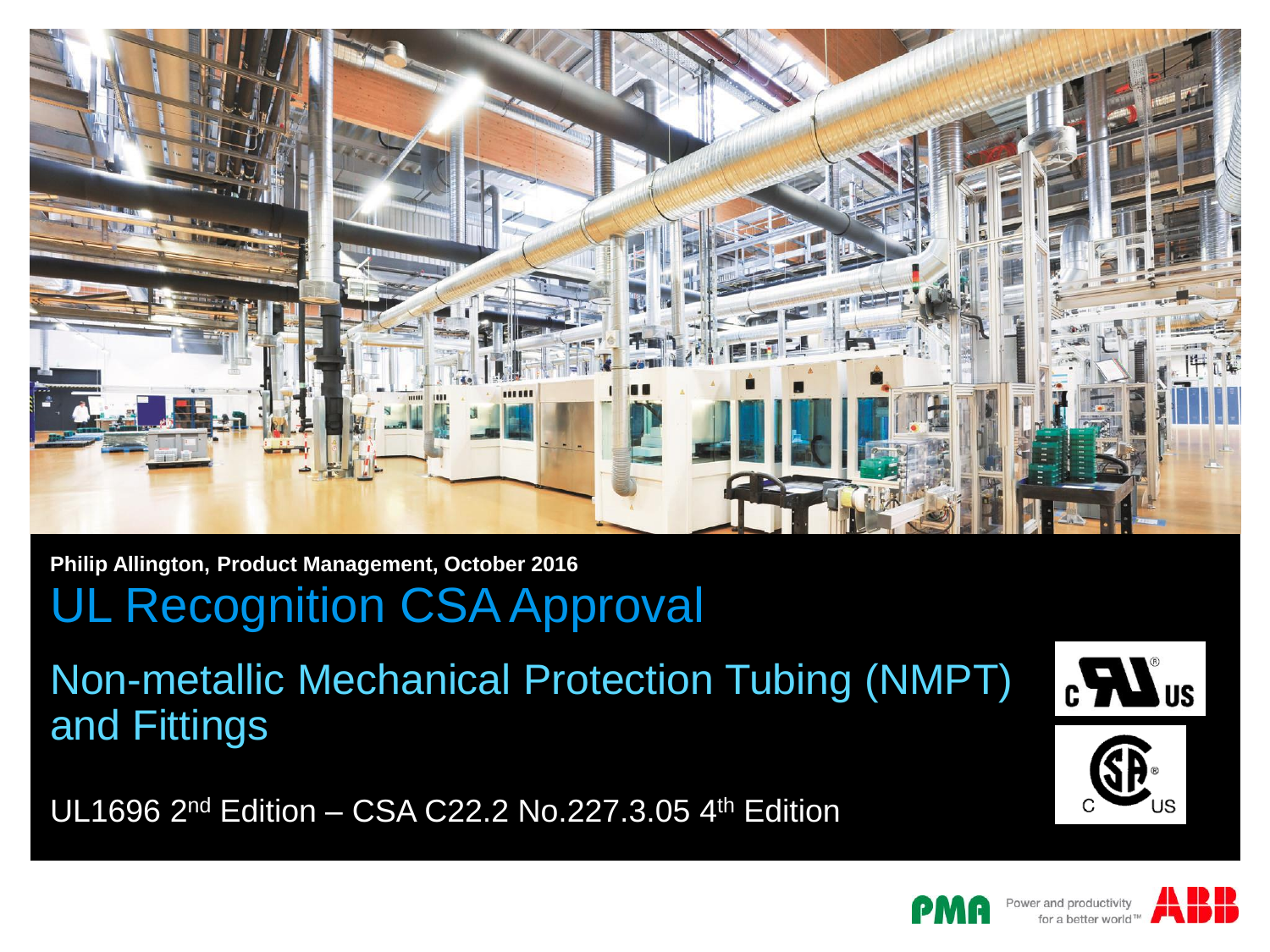### UL 1696 – CSA C22.2 No.227.3.05 Bi-National Standard



**CSA Group** CSA C22.2 No. 227.3-15 **Fourth Edition** 



Underwriters Laboratories Inc. **UL 1696 Second Edition** 

### **Mechanical Protection Tubing (MPT) and Fittings**

January 9, 2015

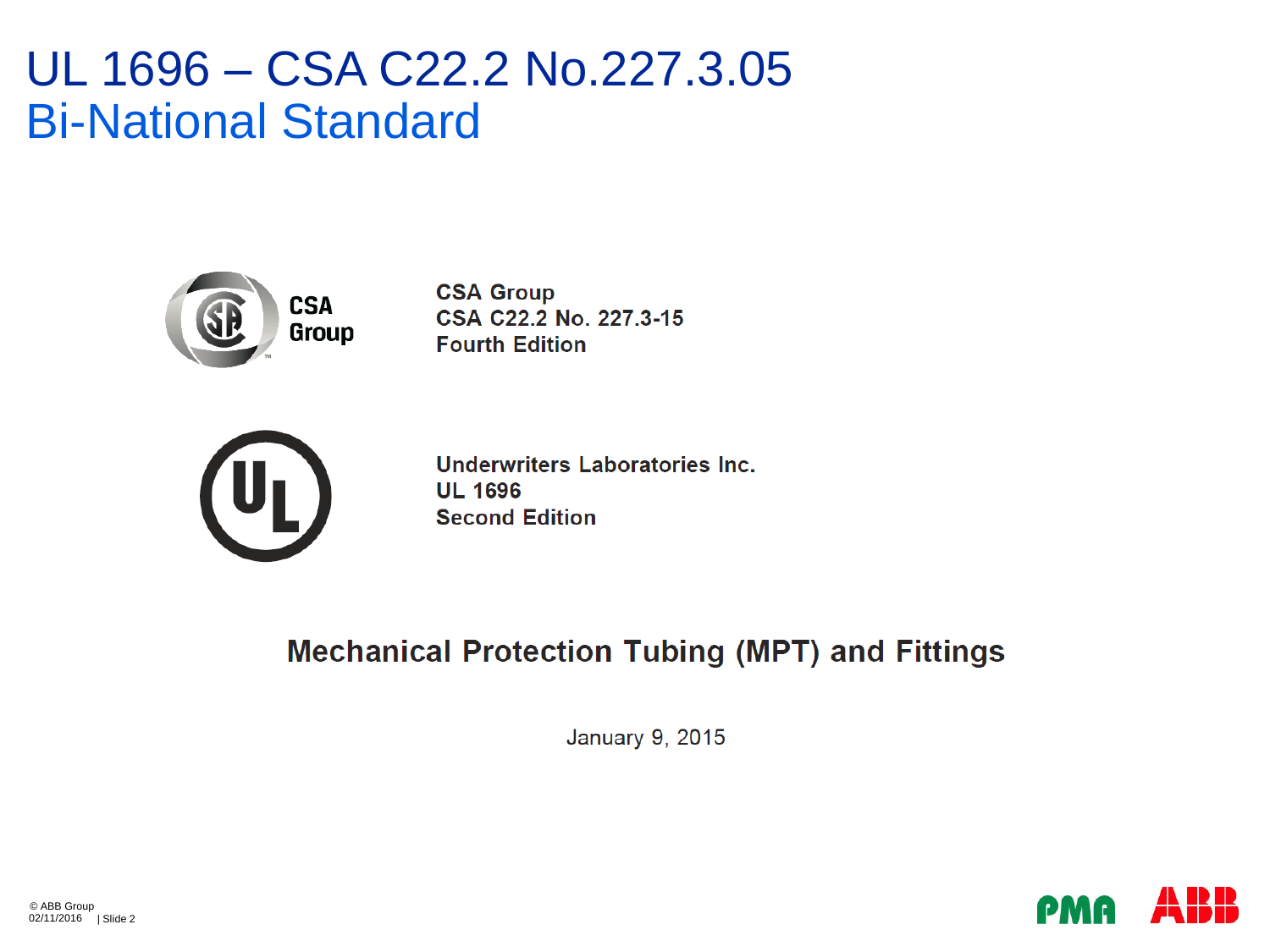### UL 1696 – CSA C22.2 No.227.3.05 Requirements for Approval

|     | <b>Section   Test Name</b>                                                                   | <b>Procedure</b>                                                                                                            | <b>Requirement</b>                                                      | <b>Products</b>     |
|-----|----------------------------------------------------------------------------------------------|-----------------------------------------------------------------------------------------------------------------------------|-------------------------------------------------------------------------|---------------------|
| 6.2 | <b>Conditioning before testing</b>                                                           | 24 hrs @ 23°C +/-2°C,<br>50% relative humidity                                                                              |                                                                         | Conduit & Fittings  |
| 6.3 | <b>Identification of Materials</b>                                                           | Material composition recorded with Infrared<br>Spectroscopy to ensure same material used in<br>production as for the tests  |                                                                         | Conduit & Fittings  |
| 6.4 | <b>Vertical Flame Test</b>                                                                   | 15 secs flame - 15 secs recovery - 15 secs flame<br>If UL94 V0 certified material used vertical flame<br>test not necessary | Material must extinguish after second application<br>within 60 secs     | Conduit & Fittings  |
| 6.5 | <b>Tension</b>                                                                               | 457mm Length of conduit pulled with 156 Newton<br><b>force</b>                                                              | No cracks or separation of Corrugations                                 | <b>Conduit Only</b> |
| 6.6 | <b>Flexibility</b>                                                                           | 4 hrs -18°C Tubing to be wound arouns Mandrel of<br>size related to NW. See table 2                                         | No cracks or separation of Corrugations                                 | <b>Conduit Only</b> |
| 6.7 | <b>Cold Impact</b>                                                                           | 4 hrs -18°C then 12.2 Joules Impact within 15<br><b>secs</b>                                                                | No cracks or separation of Corrugations in more<br>than 2 of 10 samples | <b>Conduit Only</b> |
| 6.8 | <b>Weather Resistance</b><br>(Optional for "Outdoor"<br>classification)                      | 1000 Hrs weathering cycles 102min Sunlight<br>18min Sunlight and water spray. Then repetition<br>6.6                        | No cracks or separation of Corrugations                                 | <b>Conduit Only</b> |
| 6.9 | <b>Flame test for Cable Trays</b><br>(Optional for Cable Tray FT4<br><b>Classification</b> ) | FT4 flame test according to CSA C22.2 No 211.0                                                                              |                                                                         | <b>Conduit Only</b> |

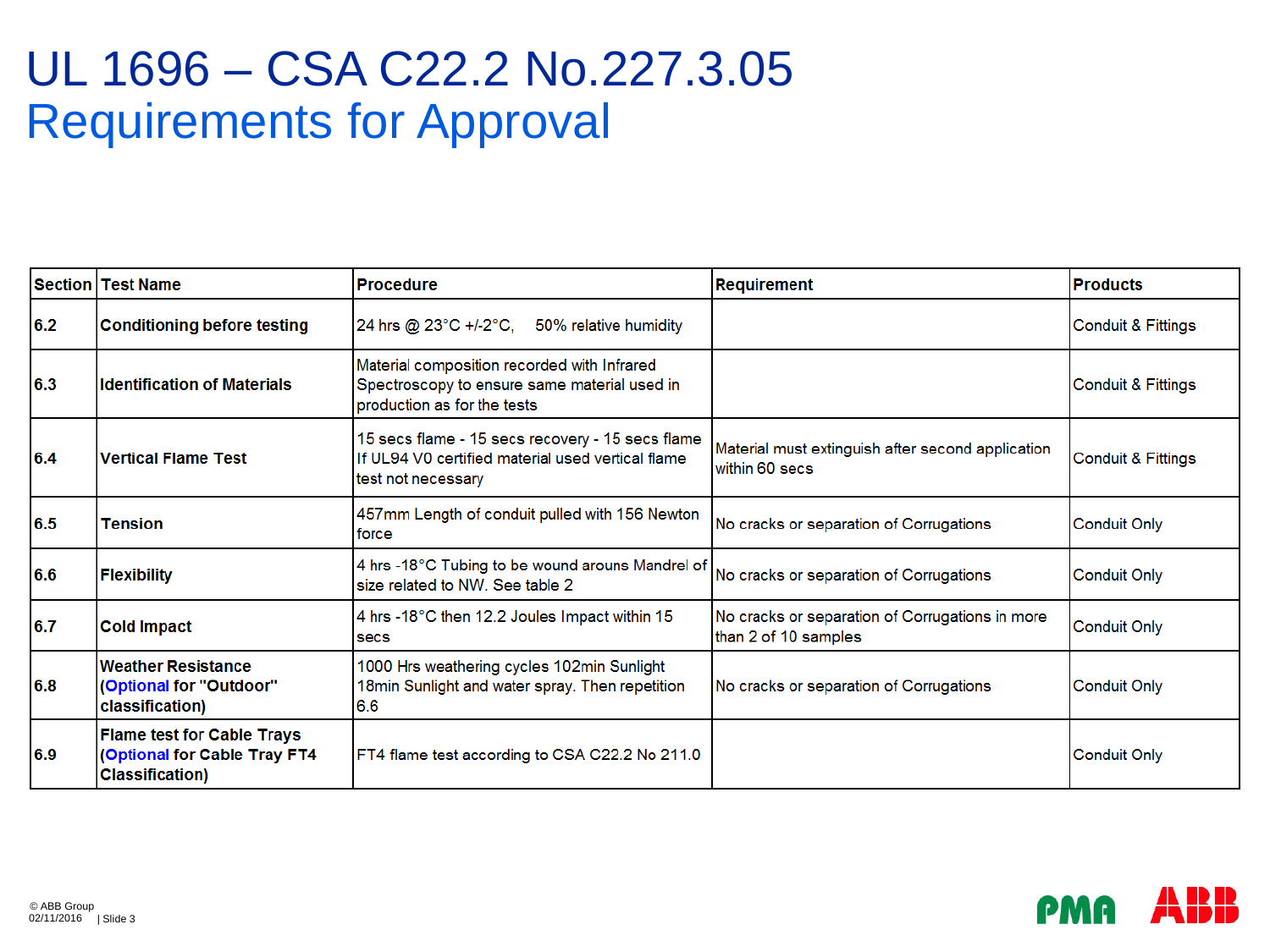# UL1696 – CSA C22.2 No.227.3.05 Requirements for Approval

|      | Section   Test Name                                                                | <b>Procedure</b>                                                                                                                                                                                             | <b>Requirement</b>                                                                                                                                                                                                                                   | <b>Products</b>                                     |
|------|------------------------------------------------------------------------------------|--------------------------------------------------------------------------------------------------------------------------------------------------------------------------------------------------------------|------------------------------------------------------------------------------------------------------------------------------------------------------------------------------------------------------------------------------------------------------|-----------------------------------------------------|
| 6.10 | <b>Pull-out Test</b>                                                               | Force applied to Conduit - Fitting junction                                                                                                                                                                  | 80N NW17 and below<br>156N NW23 and above                                                                                                                                                                                                            | <b>System Test</b><br><b>Conduit &amp; Fittings</b> |
| 6.11 | Heat Ageing for max temp.<br>Ratings 50°C, 60°C, 80°C, 90°C,<br>105°C              | Accelerated ageing for 168 hrs at a temp taken<br>from table 3 related to the max quoted operating<br>temp.<br>136°C Heat ageing temp. for 105°C rating<br>No heat ageing procedure required for 50°C rating | No cracks or visible deterioration                                                                                                                                                                                                                   | <b>Conduit Only</b>                                 |
| 6.12 | <b>Liquid Tightness</b><br><b>(Optional for Wet Zone</b><br><b>Classification)</b> | 30 min Oil spray test to assembled Conduit and<br><b>Fittings</b>                                                                                                                                            | No Oil entry to system                                                                                                                                                                                                                               | <b>System Test</b><br>Conduit & Fittings            |
| 6.13 | <b>Electrical resistance Test</b>                                                  | 30 Amp current                                                                                                                                                                                               | < 50mV Voltage drop at accessible metal parts<br>Not Applicable for PMA Fittings Metal components<br>not accessible after assembly                                                                                                                   | <b>System Test</b><br><b>Conduit &amp; Fittings</b> |
| 7.1  | <b>Marking</b>                                                                     | MPT - Mechanical Protection Tubing                                                                                                                                                                           | Manufacturer's Name, Trade Name or Trade Mark<br><b>IMPT-C</b><br>Date of Manufacture, Manufacturing Code<br>"Outdoors" if section 6.8 tested & fulfilled<br>FT4 if section 6.9 tested & fulfilled<br>Max Working Temp. Acc to heat ageing test 6.11 | Conduit                                             |
|      |                                                                                    | <b>Fittings and Clamps</b>                                                                                                                                                                                   | Manufacturer's Name, Trade Name or Trade Mark<br><b>MPT-C</b><br>Date of Manufacture, Manufacturing Code<br>Liquid Tight for use with PMA MPT-C<br>or For dry locations for use with PMA MPT-C                                                       | Fittings                                            |

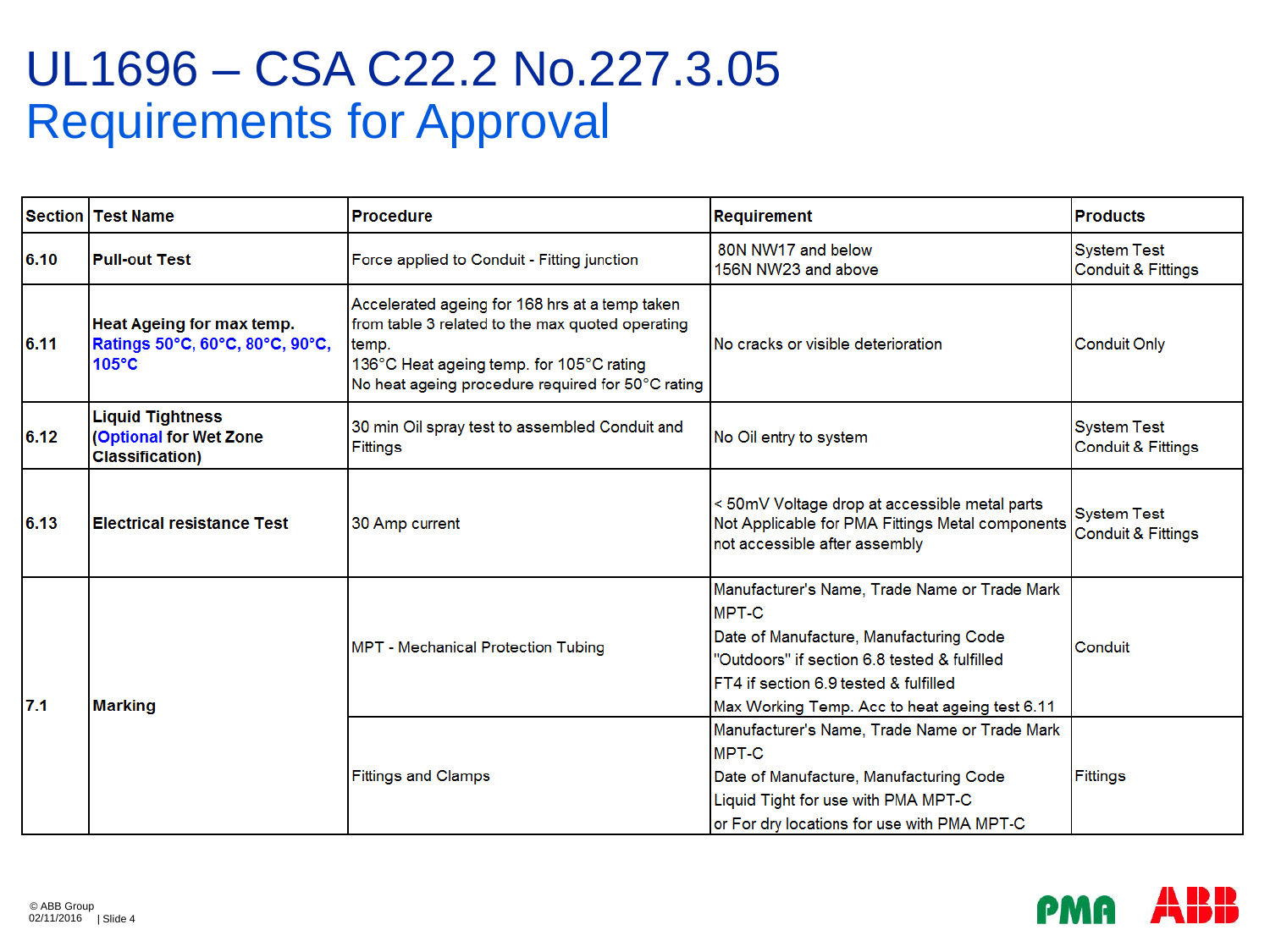# UL1696 – CSA C22.2 No.227.3.05 PMA UL Recognition File E80294

PMA has had a broad range of products tested to UL1696-CSA C22.2 No.227.3 at both UL and CSA

**Tubing** 

| $\cdot$ PIS/PIH | (NW12-NW125) | $90^{\circ}$ C  | Outdoor use        |
|-----------------|--------------|-----------------|--------------------|
| . XSOL          | (NW12-NW48)  | $90^{\circ}$ C  | Outdoor use        |
| . CYL, PCL      | (NW12-NW48)  | $105^{\circ}$ C | Outdoor use        |
| · VCS, LLPA     | (NW12-NW95)  | $105^{\circ}$ C | <b>Outdoor use</b> |
| - EASIFLEX CF   | (NW12-NW95)  | $80^{\circ}$ C  |                    |
|                 |              |                 |                    |

#### Fittings and Accessories

| PMAFIX Pro     | (NW12-NW48)   | Wet locations        |
|----------------|---------------|----------------------|
| PMAFIX IP68    | (NW12-NW48)   | <b>Wet locations</b> |
| PMAFIX IP68 GT | $(NW12-NW48)$ | <b>Wet locations</b> |

- 
- 
- 
- PMAGRIP (NW125) Dry locations

PMAFIX IP66 (NW12-NW48) Dry locations PMAGRIP (NW56-NW95) Wet locations

**Wet locations Wet locations** 

These products may carry the symbols



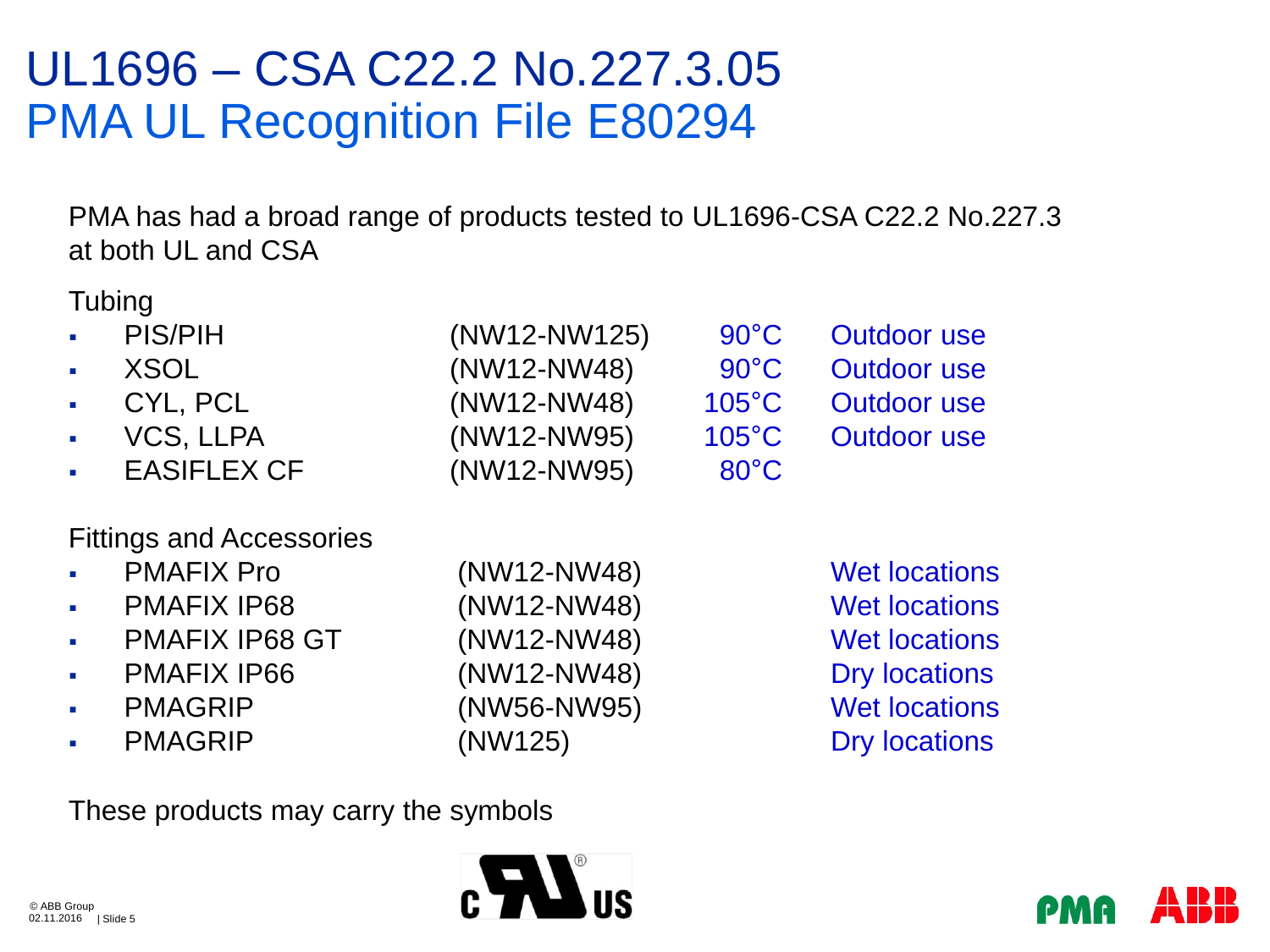### UL1696 – CSA C22.2 No.227.3.05 PMA CSA Files – 088703 0 000 & 088712 0 000

### **CSA Certified**

The PMA tubing types **PCL, CYL, PCS and LLPA**  are CSA Certified according to the Bi-National standard in sizes NW12 – NW48 for use with PMAFIX IP68 and PMAFIX IP66 fittings with PG, Metric and NPT threads and may carry the CSA symbol

#### Optional, variable classifications

The PMA CSA Certified conduits are rated for a max operating temp of 105<sup>°</sup>C (PA6) and 105°C (PA12) All PMA CSA certified fittings are approved for use in Wet Locations All PMA CSA certified conduits are classified for Outdoor Use



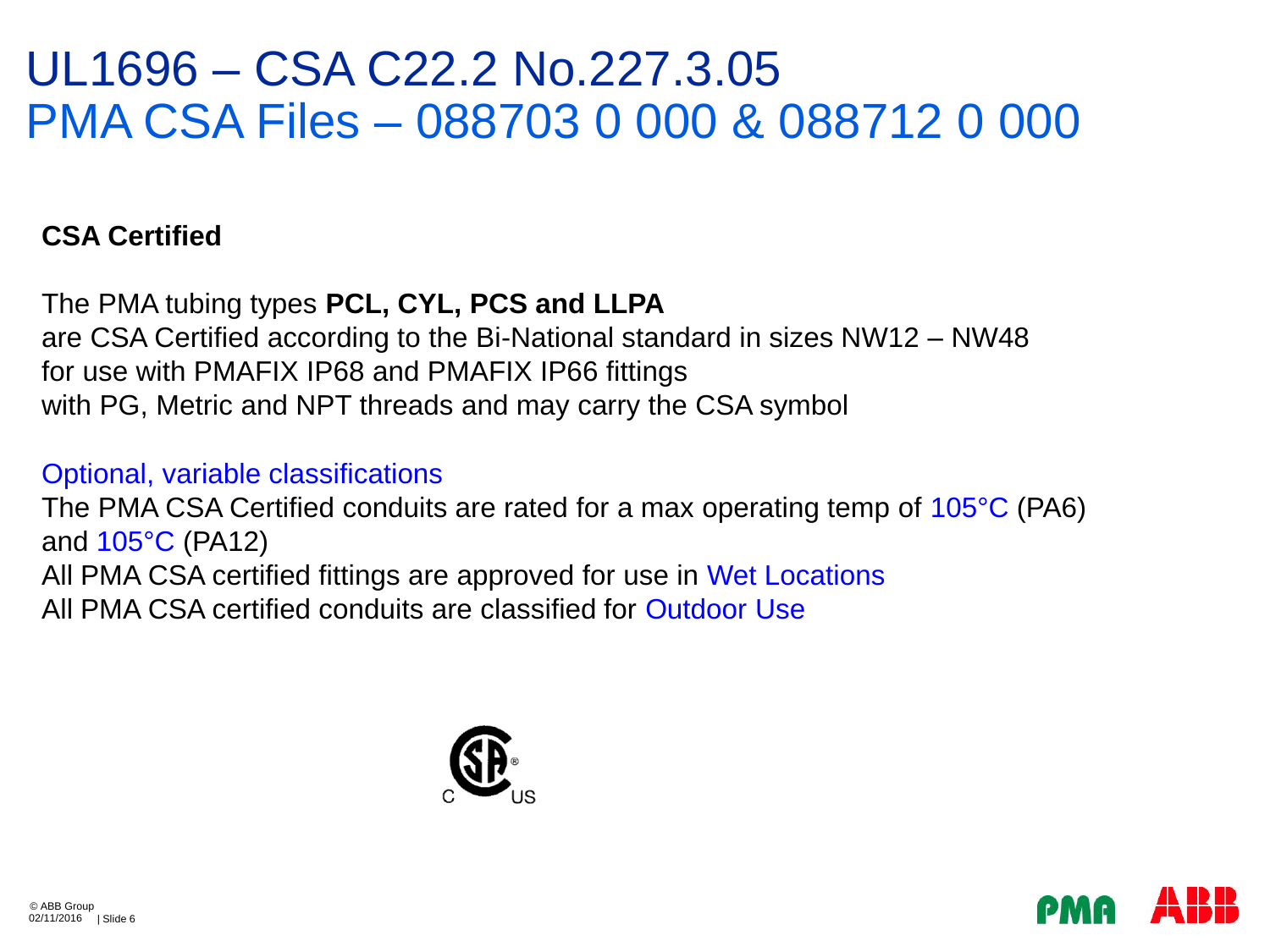### UL1696 – CSA C22.2 No.227.3.05 Comparison of files

#### **UL Recognition - Application Ratings - Competitor Comparison**

UL recognition is always given for specific combinations of tubing and fittings which have been tested together as a system.

Combination of a PMA UL Recognized conduit with a UL Recognized fitting from a competitor or vice versa are clearly not allowed and may if discovered by the UL inspector lead to difficulty with system approval.

A cable protection system with suitable characteristics for the application should be selected.

The maximum operating temperature rating should be considered

For applications where ingress protection is required a combination of tubing and fittings which is rated for Wet Locations should be selected.

For external applications exposed to high levels of UV and weathering a cable protection system with an Outdoor Use rating should be selected.

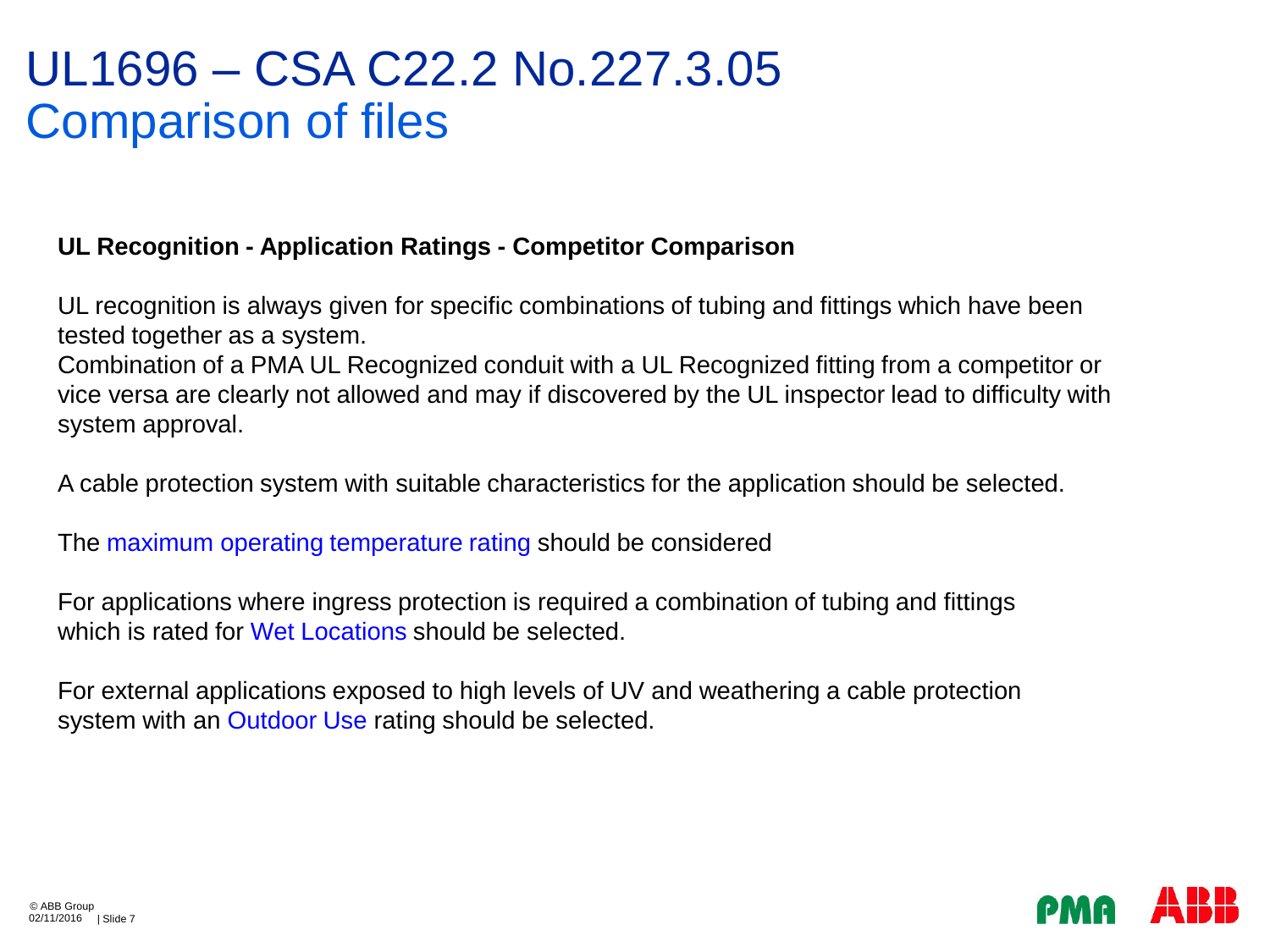### UL1696 – CSA C22.2 No.227.3.05 Comparison of files

### **UL Product Directory**

The information published about a specific product on the public access UL Directory is at the discretion of the manufacturer. Details such as Temperature, Wet Location and Outdoor Use Ratings are not mandatory. The limitations of usage may only be seen in the detailed Descriptive Report under Conditions of Acceptability

### [UL Directory Search by File Number](http://database.ul.com/cgi-bin/XYV/template/LISEXT/1FRAME/gfilenbr.html)

PMA File Number E80294

[UL Product Directory Search by Company Name, Product Type/Classification](http://database.ul.com/cgi-bin/XYV/template/LISEXT/1FRAME/index.html)

NMPT-C (Non-metallic Mechanical Protection Tubing & Fittings – Corrugated) UL category code YDRQ2

The PMA Descriptive Reports including the Conditions of Acceptability are available on request from [pma.conduitsystems@ch.abb.com](mailto:pma.conduitsystems@ch.abb.com)